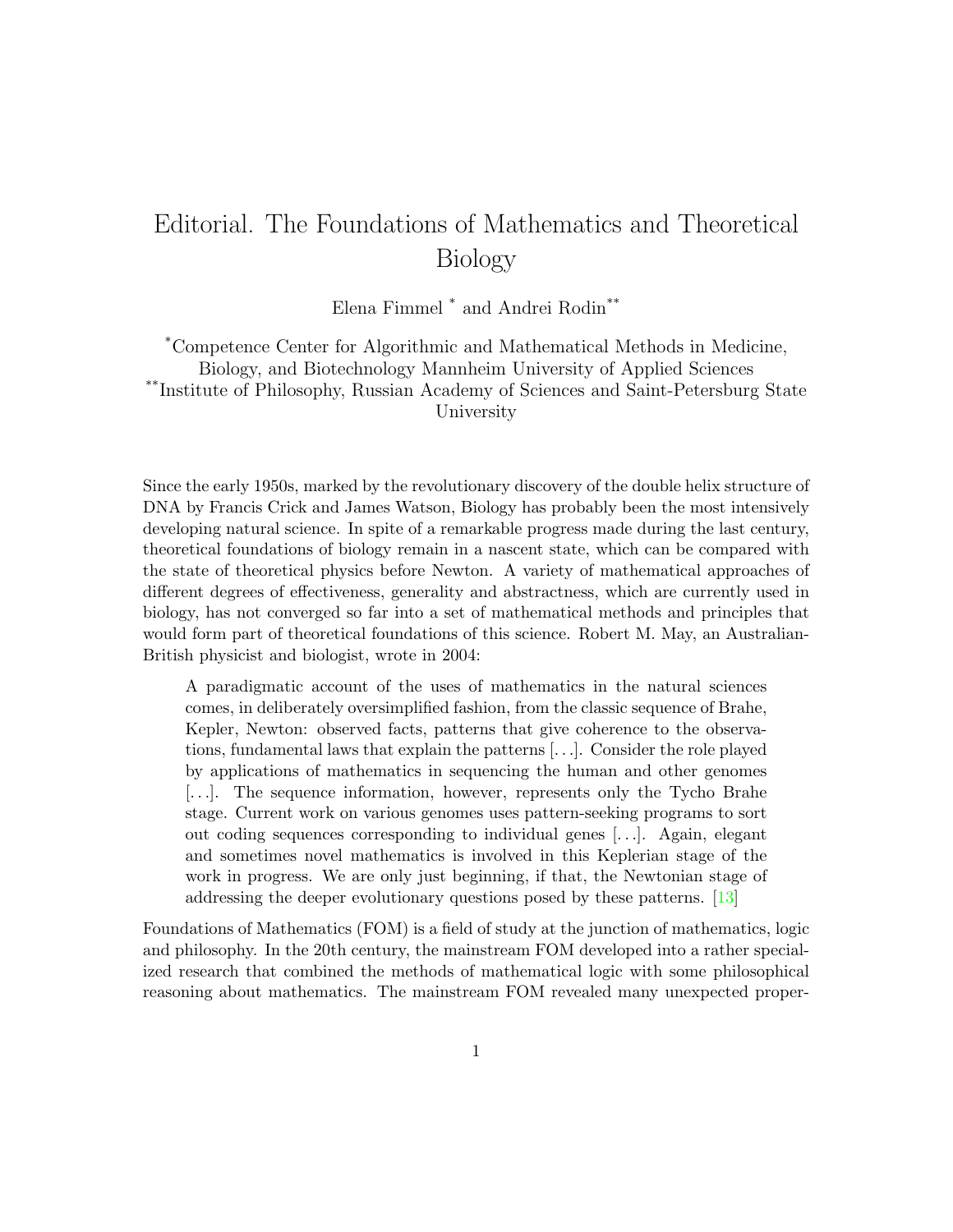ties of mathematical theories such as their incompleteness discovered by Kurt Gödel back in 1931. However, as many working mathematicians have stressed, FOM in this particular form appeared to be largely irrelevant to their works and concerns. In particular, the mainstream 20th century FOM remained wholly silent on what Eugene Wigner famously called the "unreasonable effectiveness" of mathematics in the natural sciences [\[17\]](#page-6-1). Some mathematicians reacted against this divide between mathematics and its foundations by making independent attempts to develop new "practical" foundations for their science.



Figure 1: Vladimir Voevodsky (1966-2017). By courtesy of [Voevodsky Archives.](https://www.math.ias.edu/Voevodsky/)

The most recent significant attempt of this sort is due to Vladimir Voevodsky who designed new perspective foundations for mathematics which he called the Univalent Foundations [\[6\]](#page-5-0). The present Special Issue is dedicated to the memory of Vladimir Voevodsky (1966- 2017) who invested his time and energy to renewing foundations of mathematics in view of prospective applications of mathematics in theoretical and applied sciences including biology.

Thus the Foundations of Mathematics referred to in the title of this Special Issue are foundations in a practical sense that, by William Lawvere's word

[...] make explicit the essential general features, ingredients, and operations of a science, [...][and] provides a guide to [its] learning, use, and further development. [\[10,](#page-5-1) p.235]

So understood, FOM include the problems of applicability of mathematics in the natural sciences as their essential part. A study of FOM in the context of Theoretical Biology presents a double challenge and a double opportunity. First, it involves reconsidering and rebuilding the junction between mathematics and natural sciences on their fundamental level. Second, it involves a more specific problem of developing mathematical foundations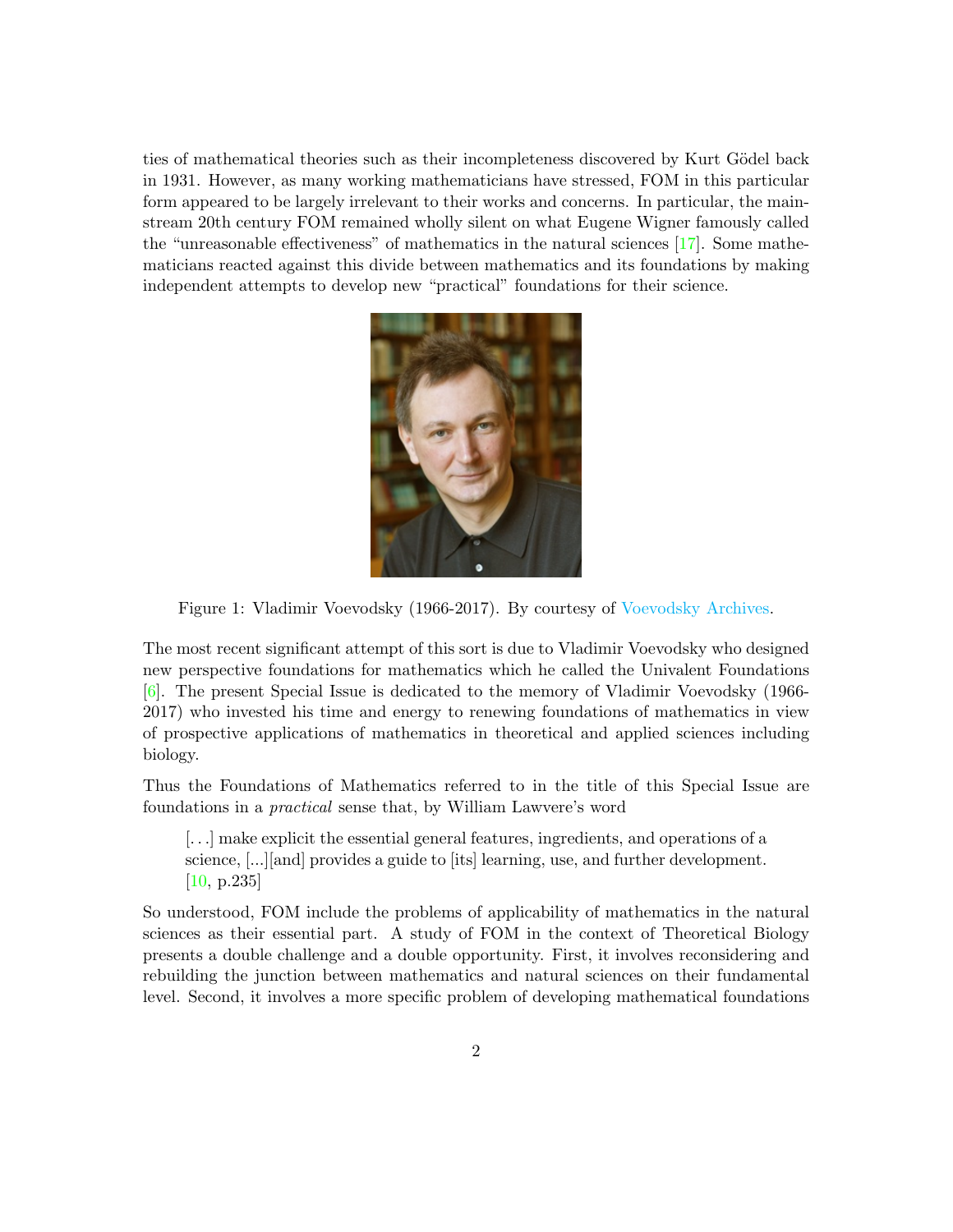for Theoretical Biology. As it has been explained above, there are strong reasons to believe that this latter task cannot be accomplished separately from the former.

In this Special Issue, we tried to find a balance between three focal points. Firstly, three articles [\[15\]](#page-6-2), [\[14\]](#page-6-3), [\[5\]](#page-5-2) present the work of Vladimir Voevodsky in the field of foundations of mathematics and (theoretical) population dynamics with a special focus on his ideas about the role of mathematics in natural sciences. Secondly, the articles  $[9]$ ,  $[11]$ ,  $[12]$ ,  $[7]$ , [\[2\]](#page-5-6),[\[3\]](#page-5-7) which concentrate on scientific-philosophical and historical questions around the connection of the foundations of mathematics to theoretical biology. Finally, the third focus  $[16],[1],[4],[8]$  $[16],[1],[4],[8]$  $[16],[1],[4],[8]$  $[16],[1],[4],[8]$  $[16],[1],[4],[8]$  $[16],[1],[4],[8]$  $[16],[1],[4],[8]$  presents some novel mathematical approaches to put theoretical biology on a stable foundation.

Let us now take a more detailed look at specific topics and articles in the Special Issue starting with the focus on Vladimir Voevodsky's contribution to mathematics and the understanding of its role in the natural sciences.

George Shabat [\[15\]](#page-6-2), the first mathematical instructor, a co-author and personal friend of Vladimir Voevodsky, provides a very personal description of some aspects of Vladimirs mathematical development and ideas, which is based on his memory and an experience of joint mathematical work.

Andrei Rodin [\[14\]](#page-6-3) reconstructs, on the basis of archival sources, Voevodskys general ideas regarding the role of applied mathematics for the natural sciences and, conversely, of mathematical applications in natural sciences as a source of new ideas in mathematics itself. Rodin shows a conceptual link between these ideas and Voevodskys work on the Univalent Foundations of mathematics, and proposes some ways of their further development.

Elena Fimmel [\[5\]](#page-5-2) provides a concise commentary on Voevodsky's unpublished manuscripts related to his attempt to develop a mathematical theory of Population Dynamics, which will be hopefully useful for anyone who may wish to further develop Voevodsky's unfinished projects in this area of research.

One of the first attempts to use mathematics for biological questions was the famous book by D'Arcy Thompson "On Growth and Form" written at the beginning of the 20th century, which is honoured in this Special Issue with the article by Giuseppe Iurato and Abir Igamberdiev [\[9\]](#page-5-3). The pioneering work by D'Arcy Thompson paved the way for new ideas in the field of structuring biological knowledge. The authorspoint to its role in the development of the Relational Biology by Nicholas Rashevsky and Robert Rosen as well as this in the development of the structuralist approach to evolutionary biology,especially the new view on epigenetic factors, complementary to the functionalist approach based on the Darwinian ideas.

Since then, only a few attempts to give biology as a whole a solid foundation are known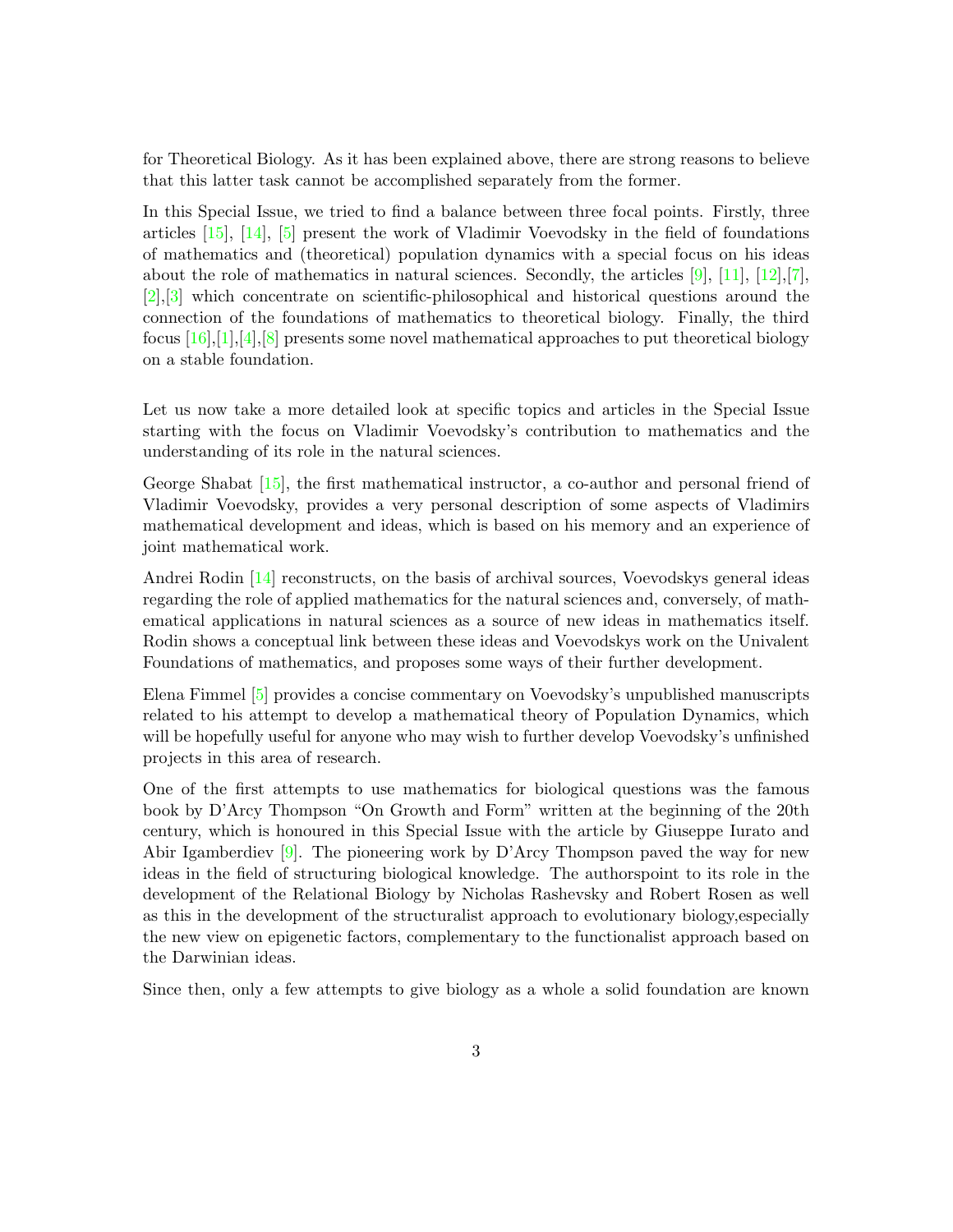to have found serious resonance. One of the best known of these attempts, which unfortunately did not have a significant impact on the overall course of biology as a science, was Relational Biology, developed mainly by N. Rashevsky and R. Rosen, which was also able to emerge thanks to the work of D'Arcy Thompson. In the Special Issue, the article written by a student and popularizer of Rosen's theory Aloisius H. Louie [\[11\]](#page-5-4) is devoted to the subject.

Yoshihiro Maruyama [\[12\]](#page-6-4) gives another example of the application of Category theory, this time in the Cognitive Science. He presents a category-theoretical apparatus, which has been earlier successfully applied in Quantum Information, and then applies it for modelling human reasoning in the presence of what he calls cognitive biases. In this context Maruyama discusses related epistemological and ontological issues and develops a structuralist methodology for Cognitive Science. He argues that the structural similarity of certain quantum physical processes and cognitive processes revealed with Category theory shows that the mind isstructurallyquantum but not that the mindisquantum.

Abir Igamberdiev and Joseph Brenner [\[7\]](#page-5-5) provide an original realistic perspective on mathematics and its logical foundations, which differs drastically from the standard forms of Mathematical Platonism. They argue that mathematics in its human symbolic form is rooted in the constitution of living systems and their evolution. In this context Igamberdiev and Brenner consider some recent approaches in the foundations of mathematics including Category theory and Univalent Foundations as well as certain developments in the philosophical logic. More specifically the authors analyse the concept of computation and its emergence in the living systems. Finally, Igamberdiev and Brenner bring the notion of epistemic cut to the fore, and provide a naturalistic account of separation between the observer and the observed reality.

Enka Blanchard and Giuseppe Longo [\[2\]](#page-5-6) explore an analogy between the formal axiomatic systems in mathematics and what the authors call the genocentric approach in molecular biology. According to this latter approach the genotype of an individual organism comprises the full information about the molecular dynamics and even the phenotype of this organism. Referring to the classical metamathematical results and to some new biological evidence, the authors demonstrate the limits of the two approaches. On the positive side, the authors stress the importance of contextuality and historicity both in biology and in mathematics.

Alexander Borovik [\[3\]](#page-5-7) explores the apparent contrast between the effectiveness of mathematics in physics and the relatively low effectiveness of mathematical approaches in biology. Boroviks paper is motivated by the authors reflexions on his past collaboration with Israel M. Gelfand, who made significant contributions to the mathematical biology and shared with the author his ideas related to this subject. After a thorough analysis of various aspects of relationships between mathematics, physics and biology, Borovik comes to the conclusion according to which todays mathematical theories can hardly be successfully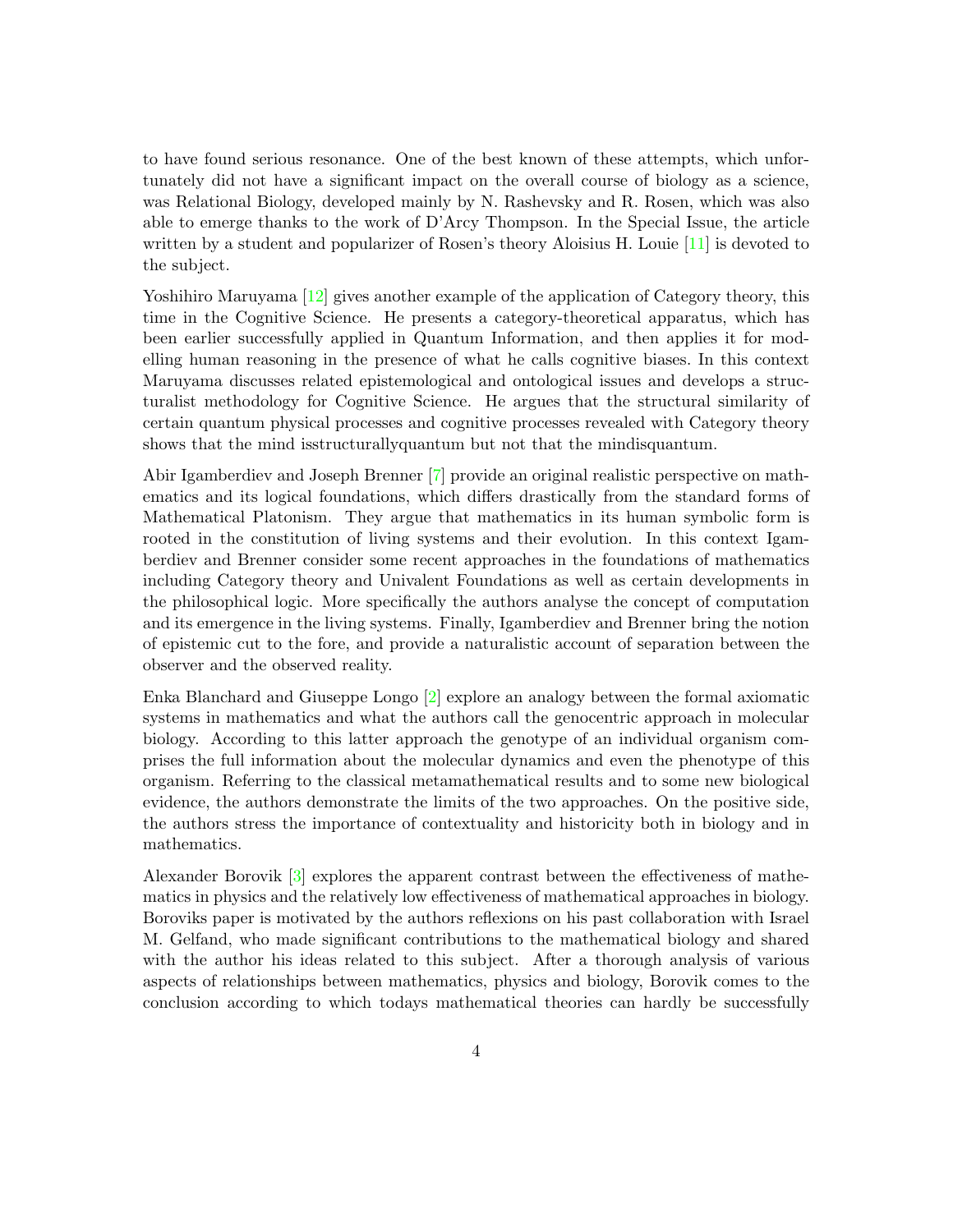applied in biology beyond genomics and related areas. He describes a broad projects of developing new mathematical theories and approaches apt for biological applications, where stochastic methods and a new generation of Artificial Intelligence is supposed to play a major role.

Saharon Shelah and Lutz Strüngmann  $[16]$  present some aspects of infinite combinatorics with the aim of making it accessible to interested biologists without a systematic mathematical background. The main focus of their paper is on the theory of forcing, with the aid of which it was proven in the 1960s that the famous Continuum Hypothesis is undecidable and which was later developed considerably further by the first-named author of the article. The description of development of ideas in the field of the foundations of mathematics in the 20th century, starting with the set theory by Georg Cantor, and ending in the theory of forcing, is embedded in a scientific-historical context, which is very helpful for understanding the topic. In the article, it is impressively shown how powerful the theory of forcing is. Using as an example the construction of circular genetic codes it is speculated that this theory, which is not a part of the standard toolkit for even the most professional mathematicians, can be used for biological applications.

Irina Basieva, Andrei Khrennikov and Masanao Osawa [\[1\]](#page-5-8) present a new approach to modelling the behaviour of biological systems, based on the formalism and methodology of quantum mechanics, but without addressing micro-level modelling of real quantum physical processes in biosystems such as cells. The authors call this type of modelling quantumlike, emphasising the importance of the development of the quantum information theory for that and even speak of the emergence of the quantum information biology. For a better understanding of the subject and for the convenience of the reader, the article explains briefly and non-specialist friendly the basics of quantum probability theory with special attention to its differences from classical probability, as well as the fundamentals of the theory of quantum instruments in general. The theoretical tools developed in this paper are then used for demonstration purposes, including modelling of combinations of cognitive effects and of gene regulation in glucose/lactose metabolism in Escherichia coli bacteria.

Branko Dragovich, Andrei Khrennikov, Sergei Kozyrev and Natasa Mišić [\[4\]](#page-5-9) argue that due to its naturally existing hierarchical structure, p-adic mathematics is particularly well suited for modelling biological phenomena in which usual quantitative methods meet difficulties. After an overview of the basics of p-adic analysis written with a focus on nonmathematicians, some important examples of p-adic and in general ultrametric modelling in biology, especially the modelling of cognition, genetic code and proteins, are given.

An interesting hypothesis that  $p$ -adic arithmetic can be used to model the morphology of biological organisms is elaborated in detail by Victor V. Ignatov in the article  $[8]$  and substantiated with numerous computer calculations. Thus, the article is linked to both the classical work by D'Arcy Thompson "On Growth and Form" (see  $[9]$ ) and the article by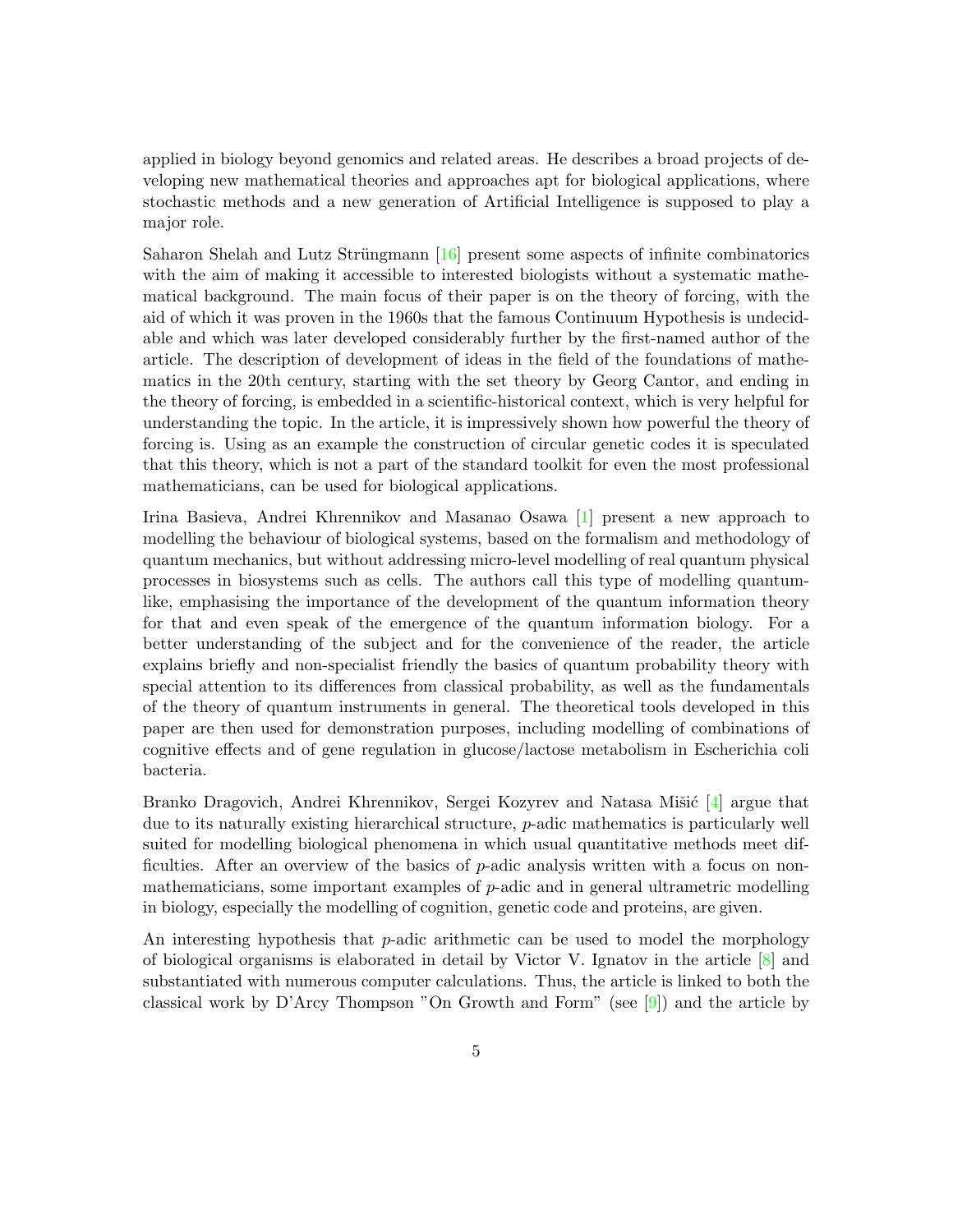Dragovich et al. [\[4\]](#page-5-9) from the current Special Issue.

We hope that the ideas and approaches presented in the Special Issue will be found interesting by the relevant research community and serve to further development of the interplay between mathematics and theoretical biology.

## References

- <span id="page-5-8"></span>[1] I. Basieva, A. Khrennikov, and M. Ozawa. Quantum-like modelling in biology with open quantum systems and instruments. BioSystems, 201:104328, 2020. [doi:10.1016/j.biosystems.2020.104328.](http://dx.doi.org/10.1016/j.biosystems.2020.104328)
- <span id="page-5-6"></span>[2] E. Blanchard and G. Longo. From the axiomatic systems to the dogmatic gene and beyond. BioSystems, 204:104396, 2021. [doi:10.1016/j.biosystems.2021.104396.](http://dx.doi.org/10.1016/j.biosystems.2021.104396)
- <span id="page-5-7"></span>[3] A. Borovik. A mathematician's look at the unreasonable ineffectiveness of mathematics in biology. BioSystems, page 104410, 2021. [doi:10.1016/j.biosystems.2021.104410.](http://dx.doi.org/10.1016/j.biosystems.2021.104410)
- <span id="page-5-9"></span>[4] B. e. a. Dragovich. p-Adic Mathematics and Theoretical Biology. BioSystems, 199:104228, 2020. [doi:10.1016/j.biosystems.2020.104288.](http://dx.doi.org/10.1016/j.biosystems.2020.104288)
- <span id="page-5-2"></span>[5] E. Fimmel. Comments on Vladimir Voevodskys biologically motivated works. BioSystems, 204:104387, 2021. [doi:10.1016/j.biosystems.2021.104387.](http://dx.doi.org/10.1016/j.biosystems.2021.104387)
- <span id="page-5-0"></span>[6] D. Grayson. An introduction of Univalent Foundations for mathematicians. Bulletin of American Mathematical Society (New Series), 55(4):427–450, 2018.
- <span id="page-5-5"></span>[7] A. Igamberdiev and J. Brenner. Mathematics in biological reality: The emergence of natural computation in living systems. BioSystems, 204:104395, 2021. [doi:10.1016/j.biosystems.2021.104395.](http://dx.doi.org/10.1016/j.biosystems.2021.104395)
- <span id="page-5-10"></span>[8] V. Ignatov. p-Adic Morphology, Biomorphic Structures and Number Theory. BioSystems, 2021.
- <span id="page-5-3"></span>[9] G. Iurato and A. Igamberdiev. D'Arcy W. Thompson's On Growth and Form: A cornerstone of the mathematical foundations of epigenetics. BioSystems, 198:104279, 2020. [doi:10.1016/j.biosystems.2020.104279.](http://dx.doi.org/10.1016/j.biosystems.2020.104279)
- <span id="page-5-1"></span>[10] F. Lawvere and R. Rosebrugh. Sets for Mathematics. Cambridge University Press, 2003.
- <span id="page-5-4"></span>[11] A. Louie. Relational Biology and Church's Thesis. BioSystems, 197:104179, 2020. [doi:10.1016/j.biosystems.2020.104179.](http://dx.doi.org/10.1016/j.biosystems.2020.104179)